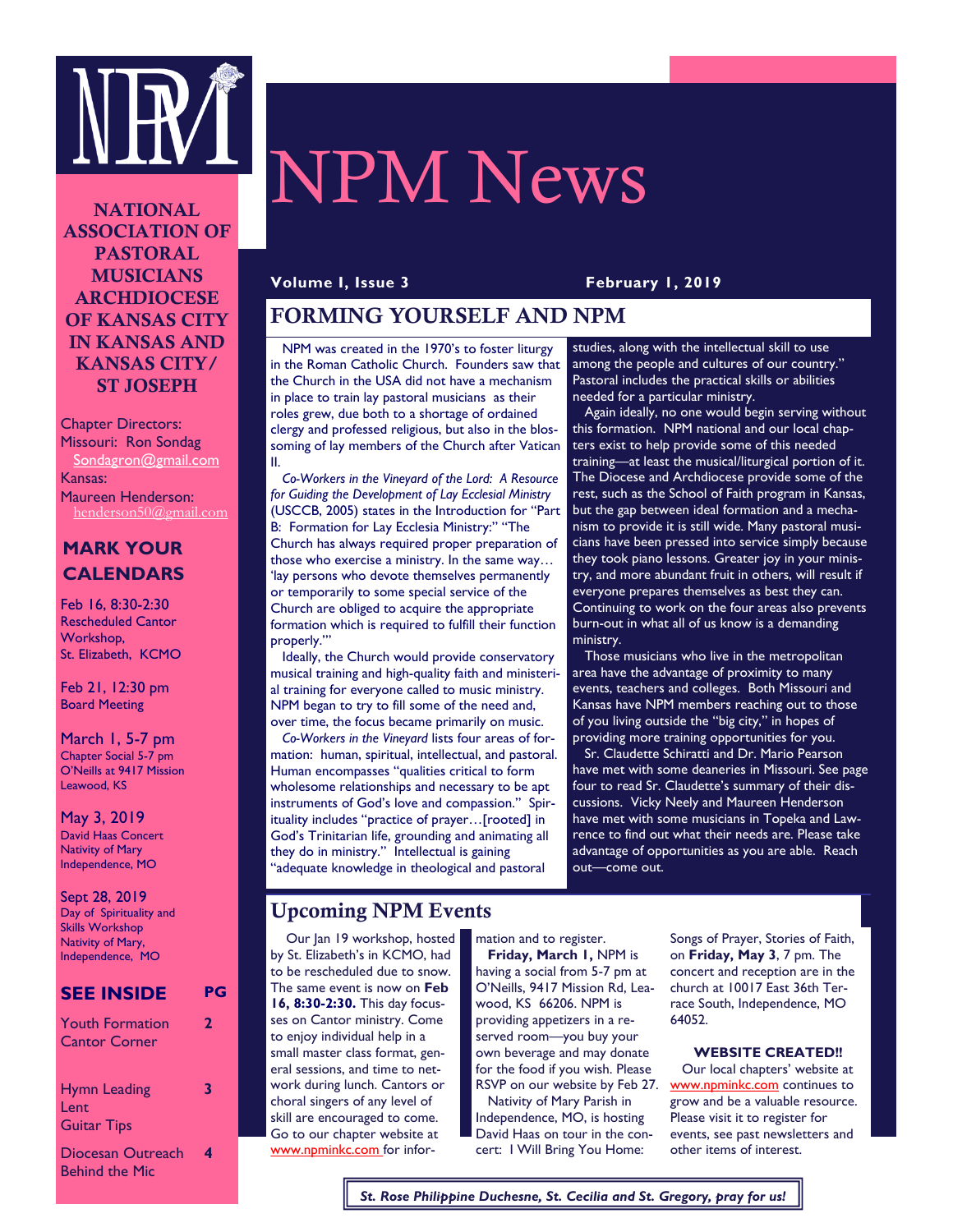#### **Page 2 NPM News**



 *Have you posted or commented on either of our Facebook pages yet?*

 FB is a good tool to find substitutes, advertise your events, and ask questions but it is only useful if you USE IT! The Kansas NPM is "National Assoc of Pastoral Musicians Archdiocese of KC in KS."

 Missouri is "NPM Kansas City/St. Joseph MO Chapter."

#### Developing the Next Generation of Pastoral Musicians

 Throughout the Old Testament we read of the Israelites' ebb and flow of faithfulness to God. A recurring theme is how things went awry when they did not teach their children about the faith. Our Church and our Music Ministry in the present day continue to wrestle with this problem: how do we attract, train and retain young pastoral musicians? A youth choir program through school or parish, or both, is one avenue. If you don't have one in your parish and would like to get one going, here are some ideas taken from successful local choirs.

 Of the sample parishes surveyed, the range of age is from kindergarten through high school—not all in the same group. Most did not start until  $3^{rd}$ - or  $4^{th}$ -grade, when children's reading ability is up to hymn texts. The amount of rehearsal varies from the typical once-aweek or, as in some high school groups, only rehearsing just before the Mass, to a high of four 50-minute rehearsals before school plus one hour before Mass for Lucas Tappan's Senior Chorister group at Most Pure Heart of Mary in Topeka, KS. His groups sing every week for Mass; the St. Joseph, Shawnee, youth choirs each sing just once a month and the rest fall somewhere in between. Kevin Vogt at St. Michael the Archangel and Vicky Neely at Nativity, both in Leawood, KS, and Karen Engebretson at St. Therese in North Kansas City, MO work closely with their schools and the choirs lead at school Masses as well as weekends. Lori Tajchman from St. James, Liberty, MO, rehearses on Saturdays for an hour. Many of our Catholic schools have some sort of liturgical choir to lead at school Masses on weekdays and this choir will sometimes sing for weekend Mass in addition.

 When starting a choir, assess your parish and look at school and sport calendars to find the best rehearsal time to attract and retain singers. High school students are the hardest to get to a rehearsal. St. Joseph tried other times, but ended up more-or-less successfully rehearsing two Sundays for 60 minutes right before the high school youth group meeting, plus a 45 minute rehearsal right before Mass. Rehearsing right before or after elementary school works well.

 Those choirs with substantial rehearsal time and older elementary or middle school-age children are able to sing high-quality choral works in harmony. Younger groups sing unison and perhaps canons or the occasional final chord to develop vocal independence. Some teen groups have members able to play instruments at sufficient levels to enhance hymns or choral pieces. All the surveyed groups sing largely the hymns the parish is singing in a variety of musical styles—they do not lead a "Children's Mass" with completely different music.

 The main goals for all the programs include faith formation, building interest, involvement and training resulting in lifetime music ministry as service. Those with more rehearsal time provide music theory; all teach healthy singing, sacred repertoire in a variety of styles, and how music fits in the liturgy. The main ministry for all the groups is leading the sung prayer in Mass. Some of the groups also do community outreach by singing at civic events and retirement homes.

 Opportunities exist for training beyond school general music class, school and parish choral experiences and encouraging parents to pay for private lessons. The Kansas Archdiocese provides some organ scholarship money. The NPM convention has lots of activities for youth and young adult every summer. St. John's University in Collegeville, MN hosts a week-long

*(see page 3, Youth Choirs)*

## Cantor Corner—Space and Our Giant Tongue Muscle



*Relax and open your mouth tall in the back of your mouth.*

 Your vocal tone, pitch and volume can be all improved by working on two things—relaxing the tongue and increasing the height opening of the back of your mouth. Our tongue is quite a massive muscle responsible for making various vowels and consonants as well as eating and drinking. Singing tone, pitch and volume are affected by a stiff tongue. The stiffness also prevents consonants being voiced quickly and loudly, or inadvertently changes the vowel when trying to voice the consonant. T, D, L and R are created with a quick tongue movement at just the right time—without the need to close your whole mouth as many singers do. The tension of the tongue spreads throughout the vocal apparatus, neck and even the shoulders—and vice versa. General anxiety and performance nervousness exacerbate it.

 A tall opening between the soft palate (the fleshy, non-bone area at the back of the roof of your mouth) and a relaxed tongue are needed for a full, rich tone and volume created without strain. It takes practice to open tall without causing tension in your tongue—a real "Catch 22" of vocal skill.

 One way to relax your tongue: stick it straight out, hold, then relax. Look in a mirror and make yourself yawn while watching the uvula, the piece of flesh attached to the soft palate. Consciously raise the soft palate and pay attention to what your tongue does—it should stay relaxed. Sing through your range on "ah" and watch the uvula—the soft palate often drops down in weak or problem areas of your range. You can sing in a low range with a low soft palate, but you must have this space to sing higher pitches.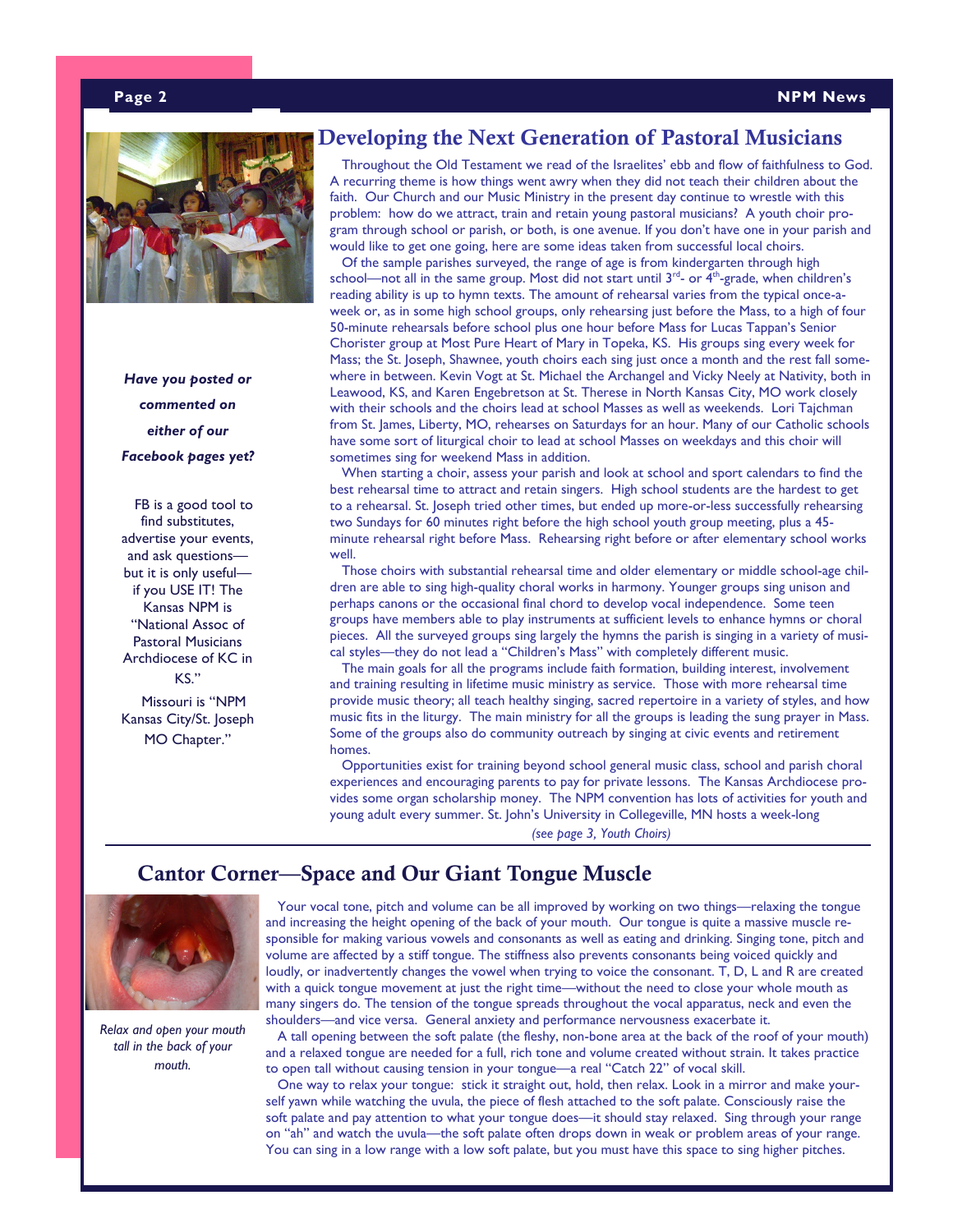#### **Volume I, Issue 3 Page**

#### **Tips to Make Your Hymn Playing Both Supportive and Creative by Dr. Chloë Stodt**

1. Instrumental musicians are to lead and support singing without dominating or overpowering it. (From Sing to the Lord # 41). Assembly members need to be able to hear themselves and their neighbor singing—if they cannot, the music leadership is too loud.

2. Keyboardists set and sustain congregational tempos and breathe life into the words. The tempo of the introduction must be the SAME as the tempo of the song that follows.

3. Maintain a steady beat (have you practiced with a metronome lately? You might be unpleasantly surprised)

4. Put in metered and predictable pauses at the ends of verses that do not end with a rest so all can breathe together. Sometimes they are notated with fermatas; other times, not. Examples are "All Praise and Glad Thanksgiving "(GOTT VATER SEI GEPRIESEN) and "All Hail, Adored Trinity "(OLD HUNDREDTH). Extending the final quarter note to a half followed by a beat of rest for the breath usually works well.

5. Know the text phrasing so you can breathe/lift/detach with the assembly. Not all verses are articulated the same. Know the text of each verse as often syllables fall on different notes or beats (e.g. "I am the Bread of Life") and play the notes as they are to be sung.

6. Vary the sound of the accompaniment on the verses, according to the words. "Myrrh is mine; its bitter perfume, breathes a life of gathering gloom," begs a different instrumental color from "Glorious now behold Him arise?" Similarly, verses three and four of "Lord of the Dance" are a different mood from verse five.

7. A possible "recipe" for a four-verse hymn like "Holy, Holy, Holy" (NICAEA) with organ and choir might be:

 Verse 1: Full organ sound with unison choir to support the assembly Verse 2: Less full organ sound, manuals only and SATB choir

 Verse 3: "Solo out" the melody, perhaps playing one octave lower, with softer accompaniment—alto and tenor played by left hand, bass played on pedal; or left hand playing a chordal accompaniment with no pedals and men only or women only singing unison

 Verse 4: Full organ with a different harmonization and unison choir; or write a soprano descant to fit the alternate harmonization—high soprano being the only voice that can be heard over a full organ.

 Lent is a time to emphasize silence. The instructions in the ORDO (Order of Prayer) are: "…the altar should not be decorated with flowers, and musical instruments may be played only to give necessary support to the singing." The ORDO goes on to say, "…consider the purpose rather than the strict letter of the law as certain musical pieces may ….indeed foster the spirit of the Lenten season. A large body of beautiful organ literature has been written based on Lenten hymns, for example. Should they be played or not? Consider the gamut of instru-

ments—could your assembly sing at least the final verse of a hymn without organ or piano accompaniment? Might light percussion with no other instrument keep the group together and effectively enhance the sung prayer?

 We are not forbidden from being creative. Choose wisely to bring the text alive while remembering that less can be much more.

**LENT** based on Lenten hymns, for exam-<br> *Vocación* June 25-30, 2019 (the former David Haas program, see [www.onecallinstitute.org\)](http://www.onecallinstitute.org) as well as the National Catholic Youth Choir Camp July 6-14, 2019. *The Catholic Key Online* has an interesting article about Maria Milazzo's and her students' experience at One Call — "Nativity Teenagers Learn Music Ministry Skills at Camp." The Church Music Institute's American Federation *Pueri Cantores* also has regional festivals for youth.

**Hymn Playing = Conducting the Assembly from the Keyboard**

*Find rounds or pieces with* 

*Youth* 

*Choirs* 

*continued*

*simple chord progressions for beginning guitarists and singers.* 



#### Guitar and Children's Choirs by Rick Worms

 Young children's choirs are the perfect place to use a guitar. For one thing, a director is free to move around the group when teaching a song, which helps keep the kids on track and encourages energetic singing. For another, many songs for younger children are very simple, using just a couple of chords, making it easy to concentrate on the voice parts since the playing the instrument can become almost automatic. This doesn't always work as well when the children are Junior High age, but it works very well for the smaller ones. I've used guitar with younger children's groups at four Catholic grade schools and in the religious education programs of several other parishes with great success.

 Even if you don't presently play guitar, most of the songs I list aren't very difficult to learn. YouTube has many videos for beginning players and guitar companies are now coming out with models aimed at beginners. Epiphone is one company that has very affordable models for beginners featuring low action (decreased pressure needed to push down the

string that equals less pain for neophytes) and a slightly thinner neck (to make playing chords easier).

 A few examples of simple songs to use with younger choirs are found in *Rise Up and Sing, 3rd Ed,* (Oregon Catholic Press). Simple rounds that work well with guitar are "Christ is Light" and "As the Deer" by Jack Miffleton and "Advent Canon" by Carey Landry.

 The Taizé collections have many rounds and simple 3- and 4-part harmonies which also feature guitar chords and other